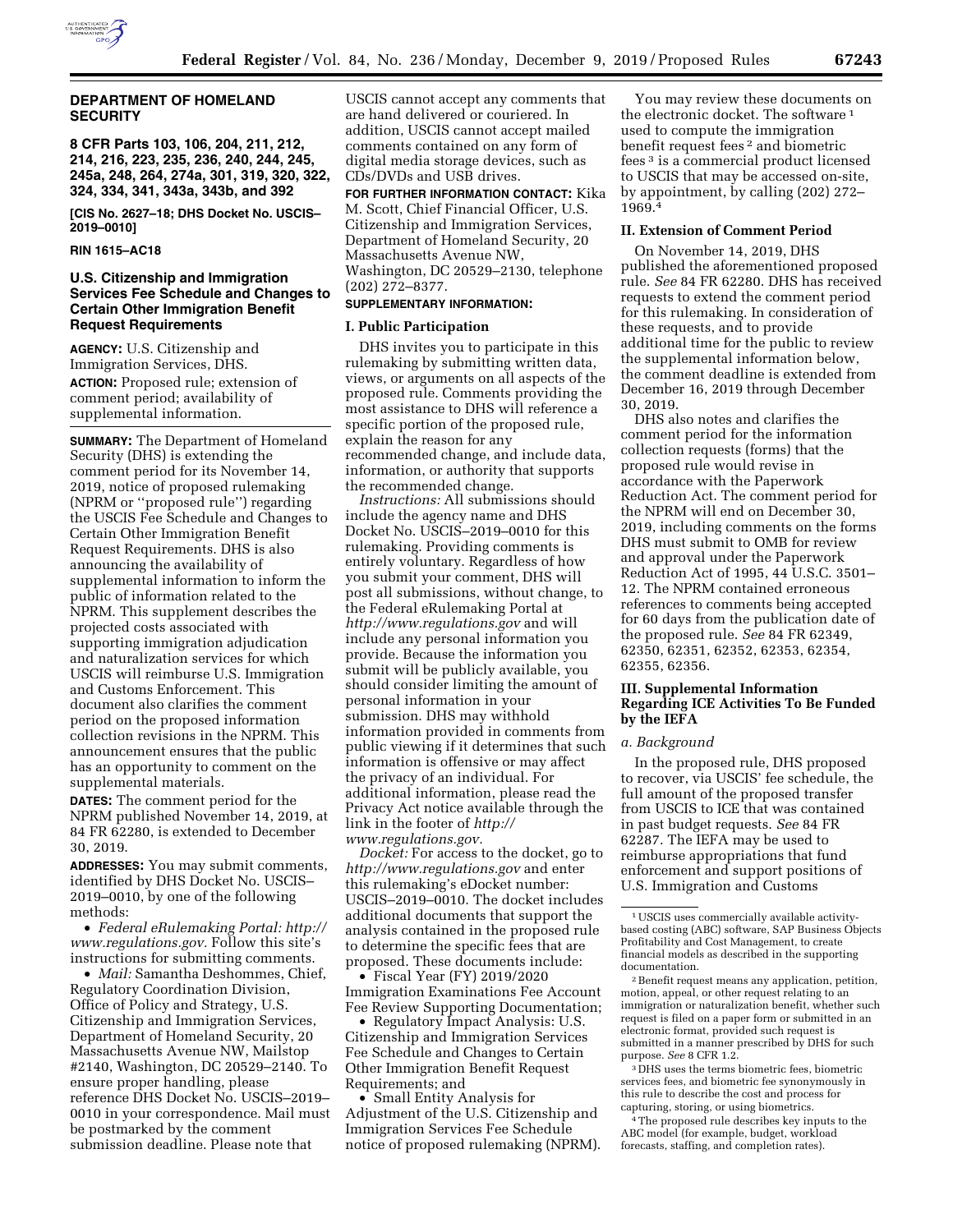Enforcement (ICE) to the extent that such positions support adjudication and naturalization services.

DHS proposed to recover as much as \$207.6 million in ICE expenses via USCIS' fee schedule, and described some categories of eligible costs. *See id.*  DHS wrote that it ''continues to study which ICE costs would be reimbursable through the IEFA, and may announce more precise cost estimates prior to publication of a final rule. To the extent that such cost estimates are lower than the \$207.6 million figure currently accounted for in the rule, fee levels would be revised downward.'' *See id.* at 62288. This document announces such cost estimates, which are lower than the \$207.6 million figure in the proposed rule. DHS therefore anticipates a downward adjustment in the proposed fees. *See id.* 

Specifically, following further study, DHS now proposes to recover, via USCIS' fee schedule, \$112,287,417 for allowable costs, instead of the \$207.6 million referenced in the proposed rule. DHS proposes to establish USCIS fees at a level necessary to recover the full amount of this proposed transfer in addition to the costs of operating USCIS. This document explains how those ICE costs were determined.

### *b. Methodology*

DHS estimated the ICE projected costs to be funded through the IEFA using

Activity-Based Costing (ABC) consistent with OMB Circular A–25, the Statement of Federal Financial Accounting Standards (SFFAS–4): Managerial Cost Accounting Concepts and Standards for the Federal Government, and other relevant financial management directives as described in the November 14, 2019 proposed rule. 84 FR 62280, 62283. ICE used an ABC approach to define full cost, outline the sources of cost for providing the investigation of immigration adjudication and naturalization services and the collection, safeguarding, and accounting for fees deposited in and funds reimbursed from the IEFA. These costs do not include costs associated with the Student and Exchange Visitor Program (SEVP). ICE conducts a separate ABC analysis to set SEVP fees.

A critical element in building the ABC model was for ICE to identify the sources and cost for all expenses in providing immigration adjudication and naturalization services. Consistent with the applicable law and guidance as stated in the November 14, 2019 proposed rule, the proposed transfer from USCIS to ICE would recover the full cost of providing immigration adjudication and naturalization services. After identifying which case activities can be covered by IEFA funds, the total investigative hours were estimated for the case activities. ICE used the full cost of providing

immigration adjudication and naturalization services to calculate the amount needed to be transferred from the USCIS-managed IEFA to ICE to fully recover all costs for ICE administered immigration adjudication and naturalization services.5

#### *c. Fees To Support Operations*

ICE Homeland Security Investigations (HSI) would use funds transferred from the IEFA to support investigations of immigration benefit fraud via Document and Benefit Fraud Task Forces (DBFTFs), Operation Janus, the HSI National Lead Development Center, and other immigration adjudication and naturalization activities. Under INA section 286(m) and (n), 8 U.S.C. 1356(m) and (n), adjudication and naturalization services include all costs for work related to determining whether applicants may receive the benefit of such services. The cost of the services provided includes the cost of any investigatory work necessary to adjudicate applications or provide services, including investigations of fraud. Moving forward, USCIS will reimburse ICE for costs associated with supporting immigration adjudication and naturalization services. Table 1 provides a detailed list of case activities that can be paid for with IEFA funds as they directly relate to the investigation of the immigration adjudication and naturalization process.

#### TABLE 1—IDENTITY AND BENEFIT FRAUD ACTIVITIES

[As of November 2019]

| Activity                                                          | Detailed description                                                                                                                                                                                                                                                                                                                                                    |
|-------------------------------------------------------------------|-------------------------------------------------------------------------------------------------------------------------------------------------------------------------------------------------------------------------------------------------------------------------------------------------------------------------------------------------------------------------|
|                                                                   | Covers investigation of benefit fraud of adjudication and naturalization services.                                                                                                                                                                                                                                                                                      |
|                                                                   | Covers employment benefit fraud in the context of adjudication and naturalization services.                                                                                                                                                                                                                                                                             |
|                                                                   | Covers family-based benefit fraud in the context of adjudication and naturalization services.                                                                                                                                                                                                                                                                           |
|                                                                   | Closely tied to benefit fraud of adjudication and naturalization services.                                                                                                                                                                                                                                                                                              |
|                                                                   | Covers marriage-based benefit fraud in the context of adjudication and naturalization services.                                                                                                                                                                                                                                                                         |
|                                                                   | Covers refugee-based benefit fraud in the context of adjudication and naturalization services.                                                                                                                                                                                                                                                                          |
|                                                                   | Covers asylum-based benefit fraud in the context of adjudication and naturalization services.                                                                                                                                                                                                                                                                           |
| Citizenship/Naturalization Fraud                                  | Covers benefit fraud of adjudication and naturalization services.                                                                                                                                                                                                                                                                                                       |
| Deferred Action for Childhood Arrivals (DACA)<br>Fraud.           | Covers activities related to specific fraud investigations that USCIS refers to ICE for investiga-<br>tion.                                                                                                                                                                                                                                                             |
|                                                                   | Covers costs associated with investigating relief of seizure when property had been seized as<br>part of a fraud investigation in the context of adjudication and naturalization services.                                                                                                                                                                              |
|                                                                   | Covers identity benefit fraud cases directly related to adjudication and naturalization fraud.                                                                                                                                                                                                                                                                          |
| Unauthorized Practice of Immigration Law<br>(UPIL)/Notario Fraud. | Covers fraud related to individuals acting as an attorney or authorized legal representative for<br>aliens in an attempt to fraudulently obtain a USCIS benefit.                                                                                                                                                                                                        |
| Document Benefit Fraud Task Force (DBFTF)                         | Targets criminal enterprises and individuals who attempt to use document and benefit fraud to<br>compromise the integrity of the immigration system. IEFA-funded personnel improve<br>DBFTFs' information sharing, reduce duplication of efforts, and increase the effectiveness of<br>investigations alongside our Federal, State, and local law enforcement partners. |
| Operation Janus (Special Interest Alien (SIA)<br>Fraud).          | Covers naturalization fraud by an alien that's been identified through biometrics for having an<br>alternative identity.                                                                                                                                                                                                                                                |
|                                                                   | Covers benefit fraud case for investing \$900,000+ into a business solely to gain immigration<br>status.                                                                                                                                                                                                                                                                |

<sup>5</sup>Additional HSI agents and requisite support

staff would need to be hired in order to complete

the additional work contemplated.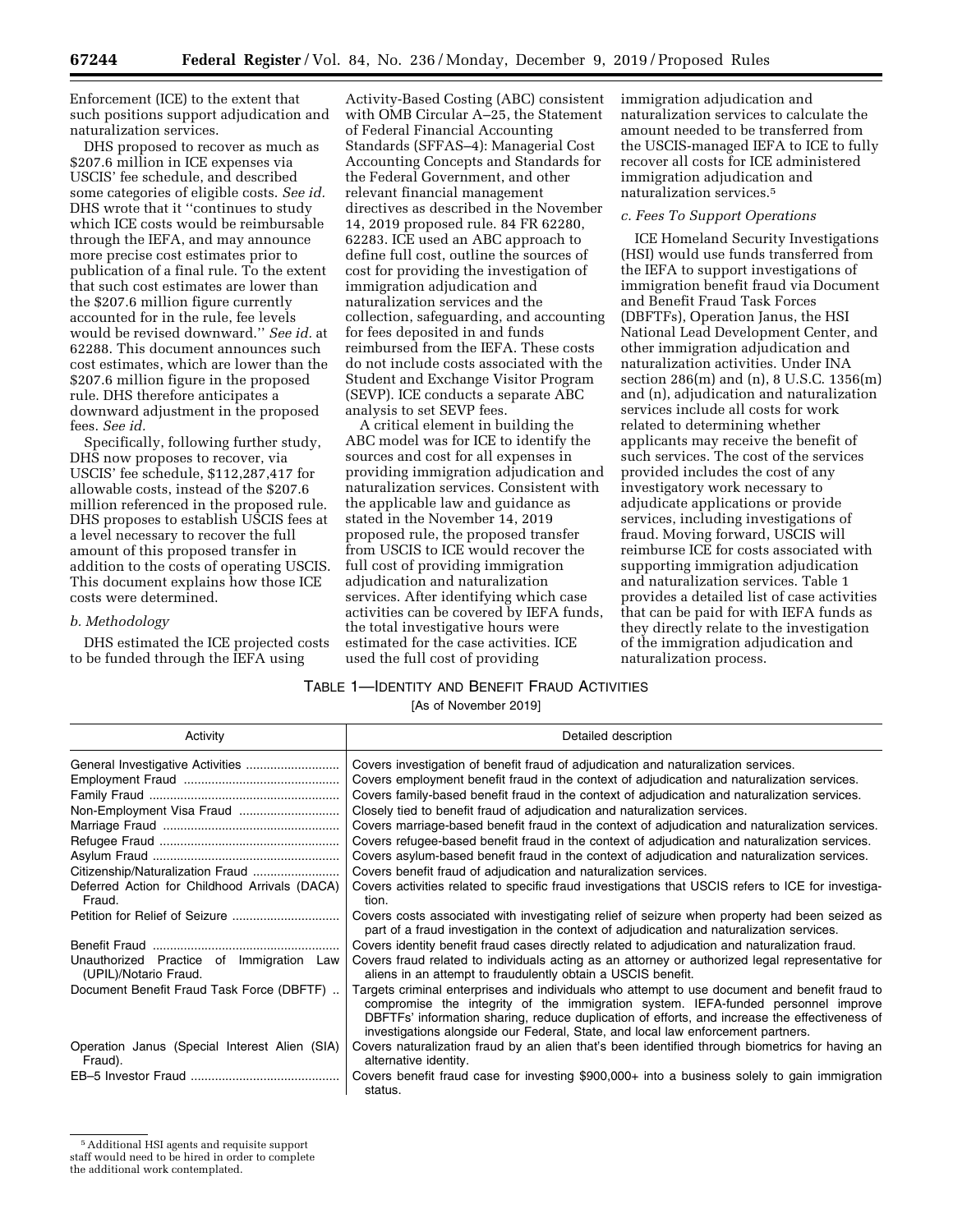# TABLE 1—IDENTITY AND BENEFIT FRAUD ACTIVITIES—Continued

[As of November 2019]

| Activity                                                    | Detailed description                                                                                                                                                                                                             |
|-------------------------------------------------------------|----------------------------------------------------------------------------------------------------------------------------------------------------------------------------------------------------------------------------------|
|                                                             | Covers routine investigative activities to support DACA adjudication and/or to confirm the<br>DACA application information.                                                                                                      |
|                                                             | Covers benefit fraud by illegally obtaining H and L visas.                                                                                                                                                                       |
|                                                             | Statistical analysis of benefit fraud.                                                                                                                                                                                           |
|                                                             | Covers naturalization fraud relating to the vetting of denaturalization referrals from the Depart-<br>ment of State and other federal agencies, now being conducted by ICE.                                                      |
| Executive Office for Immigration Review (EOIR)<br>Referral. | Covers investigative activities that focus on USCIS fraud that were referred from EOIR.                                                                                                                                          |
| USCIS Historical Fingerprint Enrollment (HFE)<br>Referrals. | Covers activities related to HFE referrals from USCIS.                                                                                                                                                                           |
|                                                             | Covers benefit fraud from a military marriage.                                                                                                                                                                                   |
|                                                             | Covers fraud during the naturalization process, by not disclosing the fact that they have a<br>criminal record relating to sex offenses, and the benefit would not have been awarded had<br>the criminal history been disclosed. |

DHS notes that the aforementioned list of activities serves as the basis for cost projections and is not intended to be all-inclusive. DHS may use IEFA revenue to reimburse any IEFA-eligible expense, regardless of whether DHS considered those expenses when setting fees.

#### *d. Expansion of Investigations*

ICE HSI case hours from Fiscal Year (FY) 2017, FY 2018, and FY 2019 are used to estimate future expenditures on those activities. Using an activity-based cost model consistent with DHS methodology for USCIS fee setting, the number of case hours were translated into total cost of full-time equivalents (FTEs) needed to cover activities that DHS proposes to fund with IEFA funds. DHS estimated a 5.2 percent growth rate from FY 2020 projections and 1.9 percent constant rate to FY 2021 to fully fund the cost of future expenses consistent with recent trends in the hours spent providing immigration adjudication and naturalization services. The projected growth rate is based on the growth rate for case hours in FY 2017 (517,531 hours), FY 2018 (547,774 hours), and FY 2019 (572,004 hours). There was a 5.84 percent increase in HSI investigative case hours from FY 2017 to FY 2018 and a 4.42 percent increase in investigative case hours from FY 2018 to FY 2019. The

DHS forecast of 5.2 percent growth in FY 2020 based on historical averages was applied to account for future costs.

Table 2 outlines the percent change of activity hours by fiscal year.

| TABLE 2—IEFA HOURS BY FISCAL |
|------------------------------|
| YFAR                         |

| Fiscal year        | <b>IEFA</b> activity<br>hours | Percent<br>change |
|--------------------|-------------------------------|-------------------|
| FY 2017<br>FY 2018 | 517,531<br>547,774            | 5.84              |
| FY 2019            | 572.004                       | 4.42              |
| FY 2020*           | 601,748                       | 5.2               |
| $FY$ 2021 $*$      | 601.748                       |                   |

\* Denotes forecast.

*e. Projected Cost Estimates by Fiscal Year* 

In FY 2017, 2018, and 2019 HSI agents worked a total of 517,531 hours, 547,774 hours and 572,004 hours, respectively, on IEFA reimbursable related activities. To determine the number of IEFA activity hours for FY 2020, ICE analyzed historical growth rates from the three preceding years, which averaged approximately 5.2 percent. The IEFA activity hours for FY 2021 may remain the same. This results in a ''total hours'' projection of 601,748 hours for FY 2020, and 601,748 hours for FY 2021. Hours were then translated into an FTE count for an ICE, HSI Criminal Investigator (U.S. Office of

Personnel Management Classification Position Number 1811).<sup>6</sup> Total FTEs were then translated into a total cost for all HSI criminal investigators. Total cost of HSI criminal investigators was derived using an ICE Budget-approved modular cost table that accounts for salary, compensation, locality payment, mission essential equipment (*e.g.,*  uniforms, technical equipment, supplies, and training), and inflation.

Mission Support staff is also needed to support the investigators. To determine the mission support FTEs required, a mission support ratio of 0.32 to each criminal investigator was derived by taking the total number of mission support FTEs divided by the total number of investigators from the ICE FY 2017 to FY 2019 Table of Organization Position System (TOPS) data. This FTE total was then translated into total Mission Support Cost using the ICE Budget-approved cost table that accounts for salary, compensation, locality payment, mission essential equipment, supplies, trainings, and inflation.

ICE estimates that it will spend approximately 601,748 investigative hours on IEFA reimbursable activities in FY 2021. That results in an estimated 355 criminal investigators and 113 mission support professionals being required.7 Table 3 outlines the cost estimate for the services provided.

7Actual needs may be slightly more or less based on the ability to hire and on-board personnel and

<sup>6</sup>U.S. Office of Personnel Management, *General Schedule Qualifications Standards, [https://](https://www.opm.gov/policy-data-oversight/classification-qualifications/general-schedule-qualification-standards/1800/criminal-investigator-treasury-enforcement-agent-1811/) [www.opm.gov/policy-data-oversight/classification](https://www.opm.gov/policy-data-oversight/classification-qualifications/general-schedule-qualification-standards/1800/criminal-investigator-treasury-enforcement-agent-1811/)[qualifications/general-schedule-qualification-](https://www.opm.gov/policy-data-oversight/classification-qualifications/general-schedule-qualification-standards/1800/criminal-investigator-treasury-enforcement-agent-1811/)*

*[standards/1800/criminal-investigator-treasury](https://www.opm.gov/policy-data-oversight/classification-qualifications/general-schedule-qualification-standards/1800/criminal-investigator-treasury-enforcement-agent-1811/)[enforcement-agent-1811/.](https://www.opm.gov/policy-data-oversight/classification-qualifications/general-schedule-qualification-standards/1800/criminal-investigator-treasury-enforcement-agent-1811/)* 

the level of services ICE provides to support USCIS within a given year.